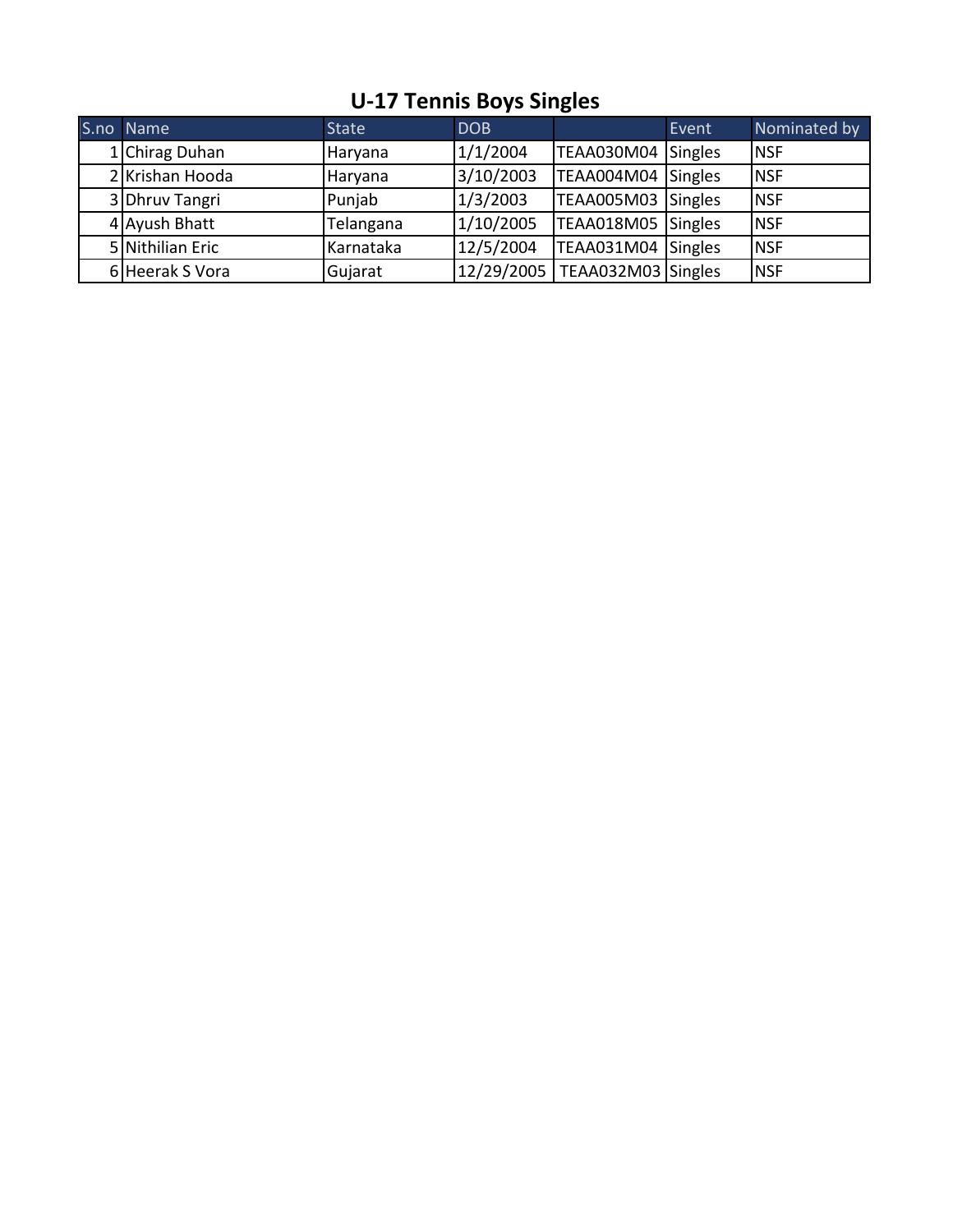| S.no | <b>Name</b>          | <b>State</b> | <b>DOB</b> |                   | Nominated by |
|------|----------------------|--------------|------------|-------------------|--------------|
|      | Chirag Duhan         |              | 1/1/2004   | TEAA030M04        | <b>NSF</b>   |
| 1    | Krishna Hooda        | Haryana      | 3/10/2003  | TEAA004M03        | <b>NSF</b>   |
|      | Yashraj Dalvi        | Maharashta   | 4/21/2003  | <b>TEAA032M03</b> | <b>NSF</b>   |
| 2    | Daksh Ashok Agarwal  |              | 6/30/2004  | TEAA036M04        | <b>NSF</b>   |
|      | Nithilan Eric        | Karnataka    | 12/5/2004  | TEAA031M04        | <b>NSF</b>   |
| 3    | Ronin Rohit Lotlikar |              | 5/10/2004  | TEAA033M04        | <b>NSF</b>   |

## **U-17 BOYS DOUBLES**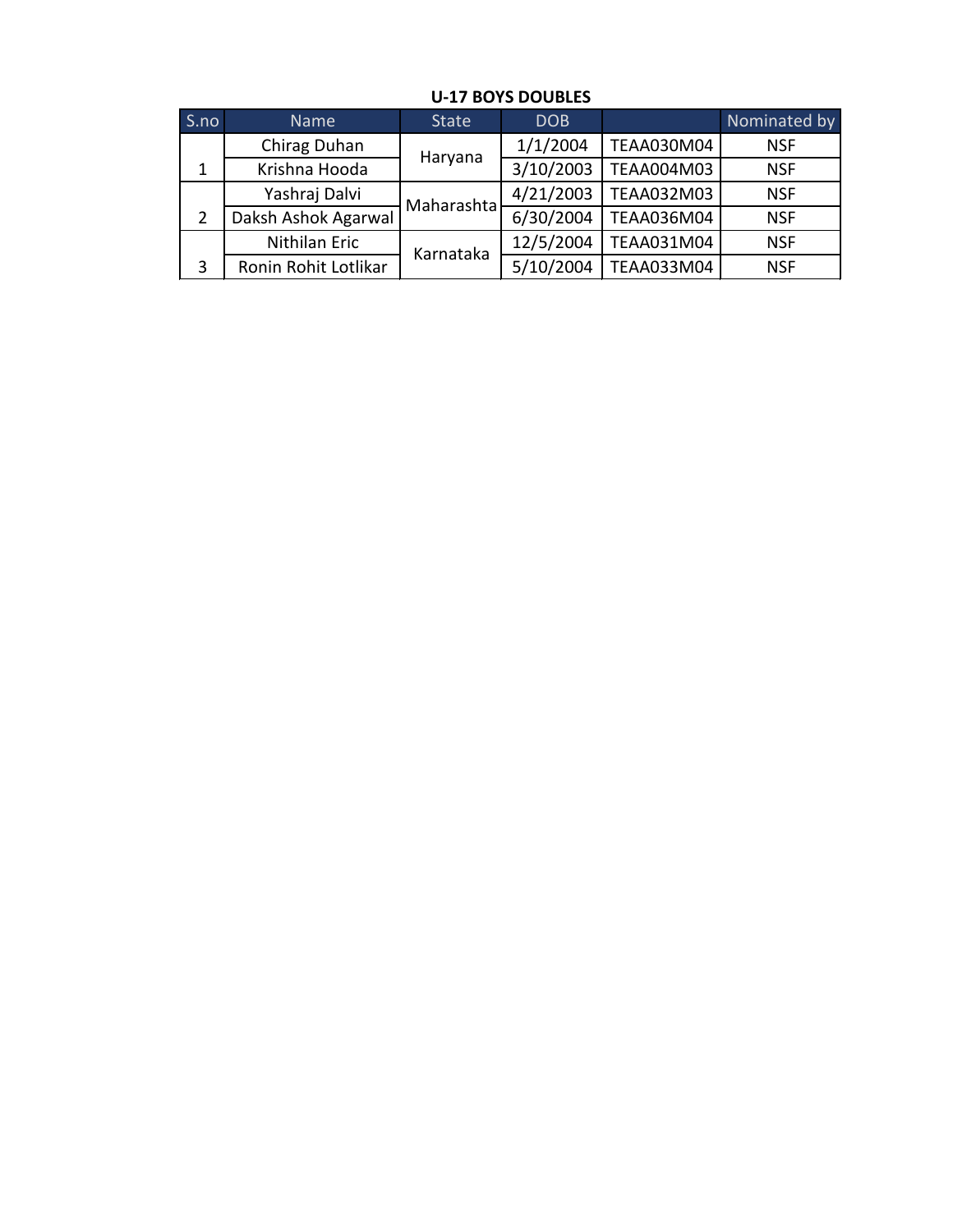| S.no | <b>Name</b>        | <b>State</b> | <b>DOB</b> |                   | Nominated by |
|------|--------------------|--------------|------------|-------------------|--------------|
|      | Reshma Maruri      |              | 7/8/2003   | <b>TEAA031F03</b> | <b>NSF</b>   |
| 1    | Suhitha Maruri     | Karnataka    | 10/1/2005  | <b>TEAA013F05</b> | <b>NSF</b>   |
|      | Sanjana Sirlimalla |              | 11/16/2004 | <b>TEAA004F04</b> | <b>NSF</b>   |
| 2    | Veda raju Prapurna | Telangana    | 10/22/2005 | <b>TEAA017F05</b> | <b>NSF</b>   |
|      | Tanushree Pandey   |              | 9/5/2004   | <b>TEAA041F04</b> | <b>NSF</b>   |
| 3    | Hannah Nagpal      | UP           | 8/4/2005   | <b>TEAA016F05</b> | <b>NSF</b>   |

#### **U-17 TENNIS GIRLS DOUBLES**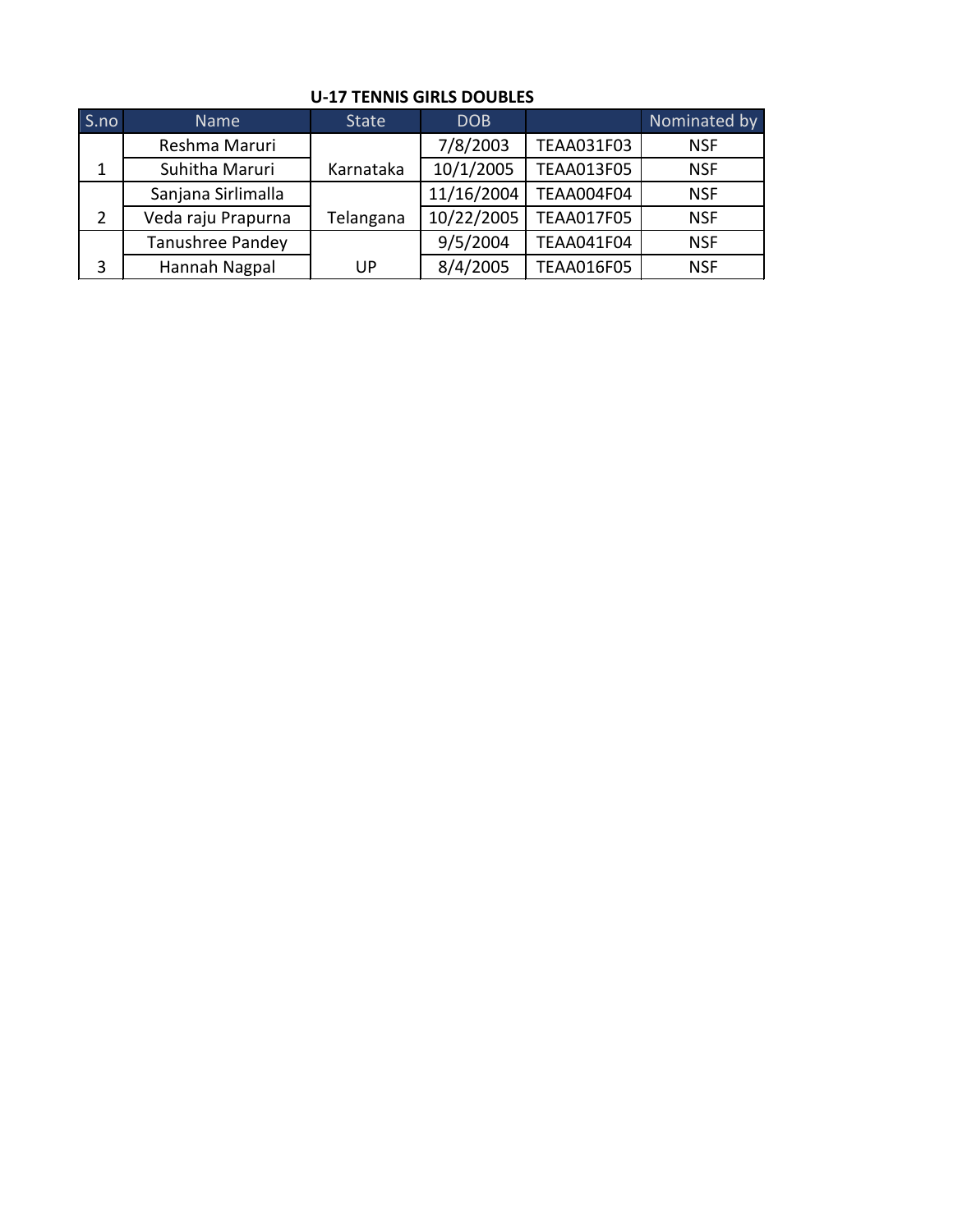## **U-17 TENNIS GIRLS SINGLES**

| S.no Name                                 | <b>State</b> | <b>DOB</b> |                             | Event          | Nominated by |
|-------------------------------------------|--------------|------------|-----------------------------|----------------|--------------|
| 1 Reshma maruri                           | Karnataka    | 7/8/2003   | <b>TEAA031F03</b>           | Singles        | <b>NSF</b>   |
| 2 Pari Singh                              | Haryana      |            | 6/25/2005 TEAA033F03        | Singles        | <b>NSF</b>   |
| 3 Sanjana Sirimalla                       | Telangana    |            | 11/16/2001 TEAA004F04       | <b>Singles</b> | <b>NSF</b>   |
| 4 Vaishnavi Adkar                         | Maharashtra  |            | 12/14/2004 TEAA031F04       | Singles        | <b>NSF</b>   |
| 5 Akansha Dileepkumar Nitture Maharashtra |              |            | 3/8/2003 TEAA030FO3 Singles |                | <b>NSF</b>   |
| 6 Sai Rajesh Bhoyar                       | Maharashtra  | 6/24/2004  | <b>TEAA027F04</b>           | Singles        | <b>NSF</b>   |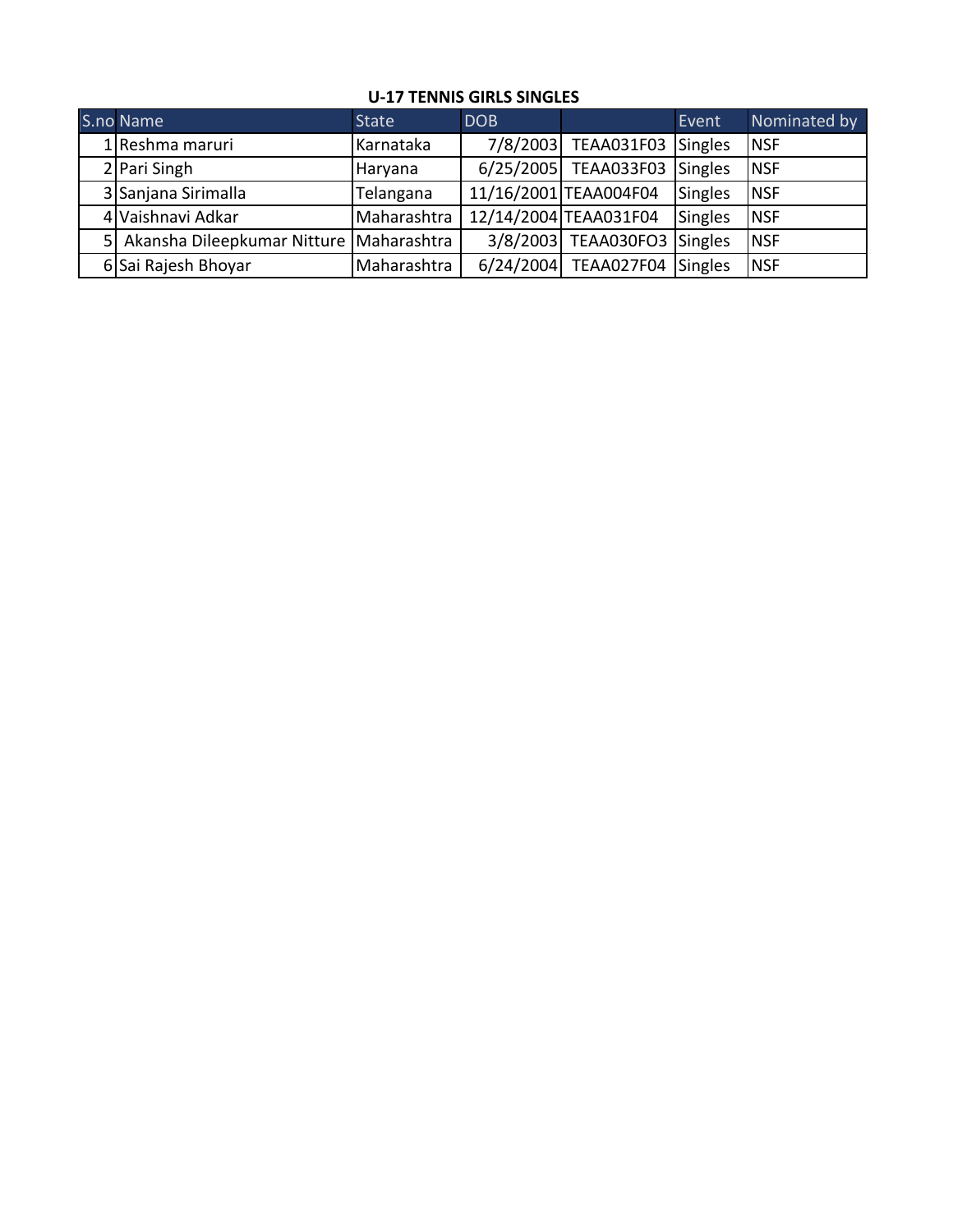| <b>TENNIS BOYS U-21 SINGLES</b> |                                    |            |                    |                         |                               |  |  |
|---------------------------------|------------------------------------|------------|--------------------|-------------------------|-------------------------------|--|--|
|                                 | <b>S. NO. Name of Participants</b> | <b>KID</b> | <b>STATE</b>       | Date of<br><b>Birth</b> | <b>NOMINATED</b><br><b>BY</b> |  |  |
| $\mathbf{1}$                    | <b>KABIR HANS</b>                  | TEAA002M01 | <b>ODISSA</b>      | 21-Aug-01               | <b>NSF</b>                    |  |  |
| $\mathfrak{D}$                  | <b>DIVESH GAHLOT</b>               | TEAA001M03 | <b>HARYANA</b>     | $1-Jan-03$              | <b>NSF</b>                    |  |  |
| 3                               | Nitin Jaipal Singh                 | TEAA008M02 | <b>HARYANA</b>     | 14-Aug-02               | <b>NSF</b>                    |  |  |
| 4                               | <b>ARYAAN BHATIA</b>               | TEAA003M02 | <b>MAHARASHTRA</b> | 23-Aug-02               | <b>NSF</b>                    |  |  |
| 5                               | NITIN KUMAR SINHA                  | TEAA000M99 | <b>WEST BENGAL</b> | 20-Feb-99               | <b>NSF</b>                    |  |  |
| 6                               | DHAKSHINESWAR SURESH               | TEAA024M00 | TAMIL NADU         | 29-Mar-00               | <b>NSF</b>                    |  |  |
| $\overline{7}$                  | <b>DHRUV SUNISH</b>                | TEAA003M99 | <b>MAHARASHTRA</b> | 19-Nov-99               | <b>NSF</b>                    |  |  |
| 8                               | <b>ADIL KALYANPUR</b>              | TEAA028M00 | KARNATAKA          | 26-Jan-00               | <b>NSF</b>                    |  |  |
| 9                               | LAKSHYA GUPTA                      | TEAA025M00 | UTTAR PRADESH      | 29-Sep-00               | <b>NSF</b>                    |  |  |
| 10                              | YUGAL BANSAL                       | TEAA023M99 | <b>DELHI</b>       | 7-JUL-99                | <b>NSF</b>                    |  |  |
| 11                              | NEERAJ YASHPAUL                    | TEAA008M00 | CHANDIGARH         | 9/4/2000                | <b>NSF</b>                    |  |  |
| 12                              | <b>FAISAL QAMAR</b>                | TEAA010M99 | RAJASTHAN          | 7/27/1999               | <b>NSF</b>                    |  |  |

## **TENNIS BOYS U-21 DOUBLES**

|                | <b>S. NO. Name of Participants</b> | <b>KID</b>        | <b>STATE</b>   | Date of<br><b>Birth</b> | <b>NOMINATED</b><br><b>BY</b> |
|----------------|------------------------------------|-------------------|----------------|-------------------------|-------------------------------|
| $\mathbf{1}$   | <b>SHASHANK MACHERLA</b>           | TEAA033M01        | TELANGANA      | 7-Aug-01                | <b>NSF</b>                    |
|                | SAI KARTEEEK REDDY                 | TEAA011M00        |                | $1$ -Jun-00             | <b>NSF</b>                    |
| $\overline{2}$ | <b>DIVESH GAHLOT</b>               | TEAA001M03        | <b>HARYANA</b> | $1$ -Jan-03             | <b>NSF</b>                    |
|                | NITIN JAIPAL SINGH                 | TEAA008M02        |                | 14-Aug-02               | <b>NSF</b>                    |
| 3              | <b>ARYAAN BHAATIA</b>              | TEAA003M02        | MAHARASHTRA    | 23-Aug-02               | <b>NSF</b>                    |
|                | ADITYA BALSEKARR                   | TEAA011M02        |                | 23-Oct-02               | <b>NSF</b>                    |
| 4              | <b>MOHIT A BONDRE</b>              | TEAA006M02        | <b>GUJARAT</b> | 7-Sep-02                | <b>NSF</b>                    |
|                | RUDRA HIMENDU BHATT                | TEAA041M02        |                | 4-Mar-02                | <b>NSF</b>                    |
| 5              | DHAKSHINESWAR SURESH               | TEAA024M00        | TAMIL NADU     | 29-Mar-00               | <b>NSF</b>                    |
|                | MUTHU AADHITYA                     | <b>TEAA030M00</b> |                | 14-Jan-00               | <b>NSF</b>                    |
| 6              | Aakash Ahlawat                     | TEAA044M02        | <b>HARYANA</b> | 3-Apr-02                | <b>NSF</b>                    |
|                | <b>AMIT BENIWAL</b>                | TEAA029M00        |                | 6-Mar-00                | <b>NSF</b>                    |
| 7              | <b>DHRUV SUNISH</b>                | TEAA003M99        | MAHARASHTRA    | 19-Nov-99               | <b>NSF</b>                    |
|                | ATHARVA SHARMA                     | TEAA014M00        |                | 22-Aug-00               | <b>NSF</b>                    |